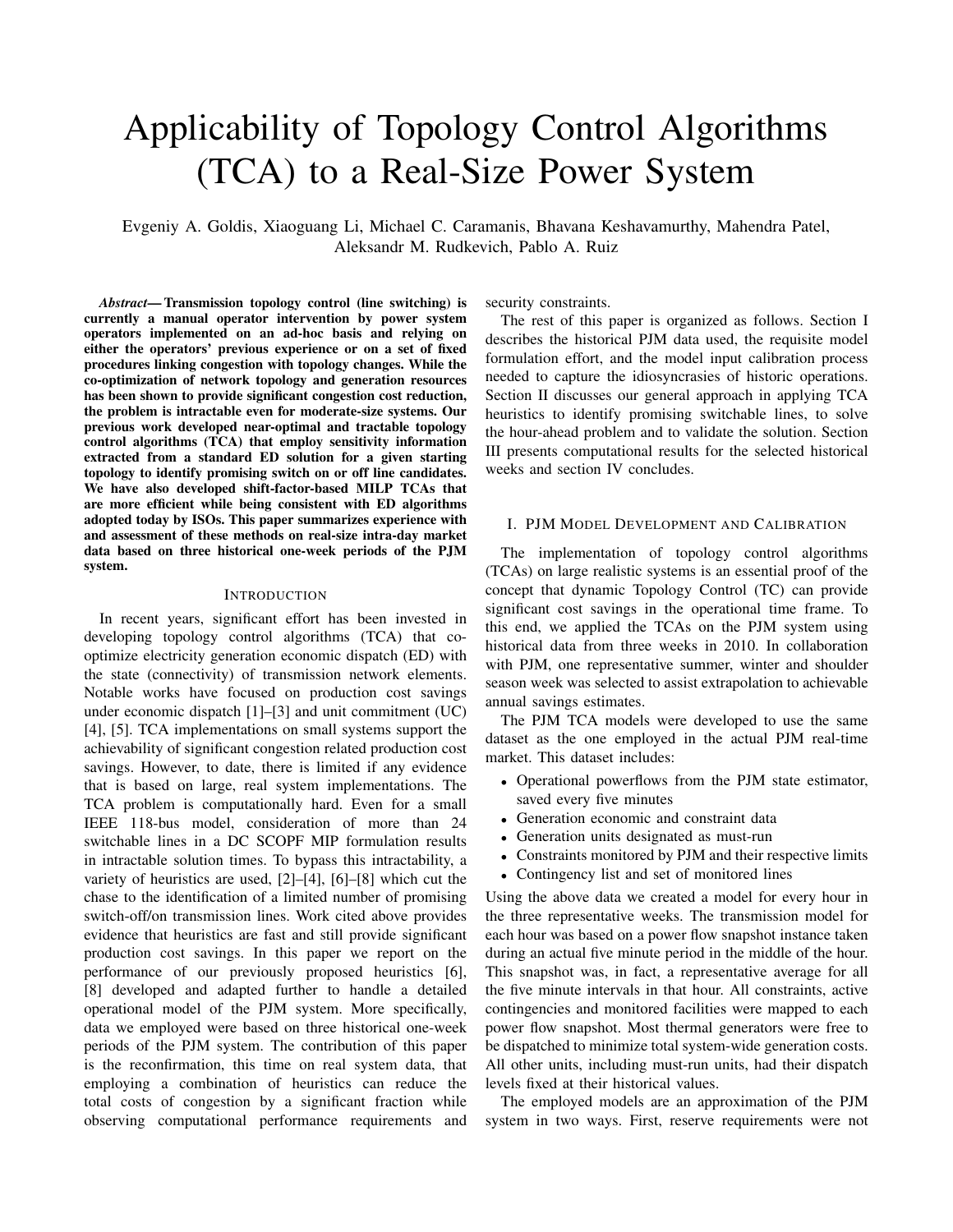modeled. However, since unit commitment was taken directly from the state estimator power flows, units needed to provide reserve are already committed. Hence, one may safely expect this approximation to have a minimal effect on the accuracy of the model. Second, transmission was modeled using a DC power flow model. Losses from the AC power flows were added to the DC powerflow but marginal loss models were not implemented and hence, changes in system losses resulting from transmission topology control were not captured. Finally, because we use a single power flow case for each hour, we refer to our model as hourahead. Nevertheless, aside from the approximations described above, the employment of a single power flow per hour, still replicates adequately the operation of PJM's real-time market.

The three 7x24 hourly models capture the salient characteristics of the 2010 PJM system by employing the following orders of magnitude:

- 13,000+ buses
- 500 dispatchable thermal generation units
- 20,000 branches (3,500 monitored branches)
- 6,000 single and multi-element contingencies

## II. HEURISTICS IN TCA

The employed TCAs are iterative and consist of four main steps:

- Using heuristics in [6], [8] identify good candidates for TC action to be followed by generation re-dispatch
- Perform DC contingency analysis; if violations are observed, include all requisite additional constraints and repeat previous step
- Evaluate final solution, specify the associated topology for the hourly model, and proceed to the next hour.

By leveraging parallel computing options in performing the steps above, each hourly model is solved in less than five minutes, and, as shown in the next section, it results in significant production cost savings.

## III. SIMULATION RESULTS

Based on computational results from the three representative weeks, the estimated annual savings in the PJM realtime market under 2010 conditions are over \$100 million. Table I reports detailed weekly savings. The term *Cost of*

TABLE I SUMMARY OF SAVINGS ACHIEVED BY TCA (MILLIONS OF DOLLARS)

|               | Cost of    | Savings From | % Savings |
|---------------|------------|--------------|-----------|
| Week          | Congestion | <b>TCA</b>   | Obtained  |
| 2010 Summer   | \$7.2      | \$4.5        | 62%       |
| 2010 Winter   | \$6.6      | \$4.6        | 70%       |
| 2010 Shoulder | \$1.2      | S1.0         | 83%       |

*Congestion* represents the maximum possible savings that are conceivably achievable through TC. It is defined as the difference between generation production costs with the historical topology and enforced transmission constraints and

the production costs in the absence of transmission constraints. The results are evidence that a timely implementation of TCA can capture a significant portion of the maximum possible savings.

In addition to production cost savings, other interesting TCA performance statistics relate to the tpye and number of transmission line switches. Table II shows the maximum and median number of lines opened/closed in each representative week. The median number of lines switched open in any

TABLE II SUMMARY OF LINE OPENINGS AND CLOSINGS BY TCA

|               |         | Switched | Switched | <b>Branches</b> |
|---------------|---------|----------|----------|-----------------|
| Week          | Metric  | Open     | Closed   | Open            |
| 2010 Summer   | Maximum | 15       | フフ       | 73              |
|               | Median  |          |          | 51              |
| 2010 Winter   | Maximum | 20       |          | 89              |
|               | Median  |          |          | 62              |
| 2010 Shoulder | Maximum | 18       |          | 74              |
|               | Median  |          |          | 46              |

particular hour range from two to five but can reach as high as twenty (column Switched Open). The algorithm closes a median number of two to five lines in each hour but this can also reach as high as twenty (column Switched Close). The Branches Open column reports the lines that are open at the end of an hour relative to the historical topology. Table II shows that the number of incremental line openings in any given hour is quite small and hence the number of switching action when transitioning from one hour to the next is also limited. Table III summarizes the frequency of branches switched opened by the algorithm, aggregated by nominal voltage level. Table III shows that in both summer and winter

TABLE III SUMMARY OF LINE SWITCHINGS BY VOLTAGE LEVEL

| Nominal kV    | $\cdot 200~{\rm kV}$ | $230 \text{ kV}$ | 345 kV | 500 kV | 765 kV |
|---------------|----------------------|------------------|--------|--------|--------|
| 2010 Summer   | 46%                  | 24%              | 14%    | $11\%$ | 5%     |
| 2010 Winter   | 51%                  | 19%              | 15%    | 9%     | 6%     |
| 2010 Shoulder | 33%                  | 24%              | 25%    | 12%    | 6%     |

weeks, 70% of lines opened do not exceed 230kV. In all three weeks over 80% of lines opened do not exceed 345 kV. In the shoulder periods there is generally less congestion and therefore the algorithm has to open more of the higher voltage lines to attain the same level of production cost savings.

Tables IV and V elaborate for the summer week, the typical flow on the lines that the algorithm opened and closed, both in terms of absolute MW and as a percentage of the branch limit. Note that TCA switched lines at all the voltage levels, exhibit typically light loads. Opening lightly loaded lines is desirable as it reduces the amount of stress placed on breakers helping with maintenance costs. Winter and Shoulder weeks exhibit similar behaviors to the Summer week.

Figure 1 shows the trajectory of opened lines during a single week. Hours of the week are shown on the x-axis. Open branches are shown on the y-axis with bar lengths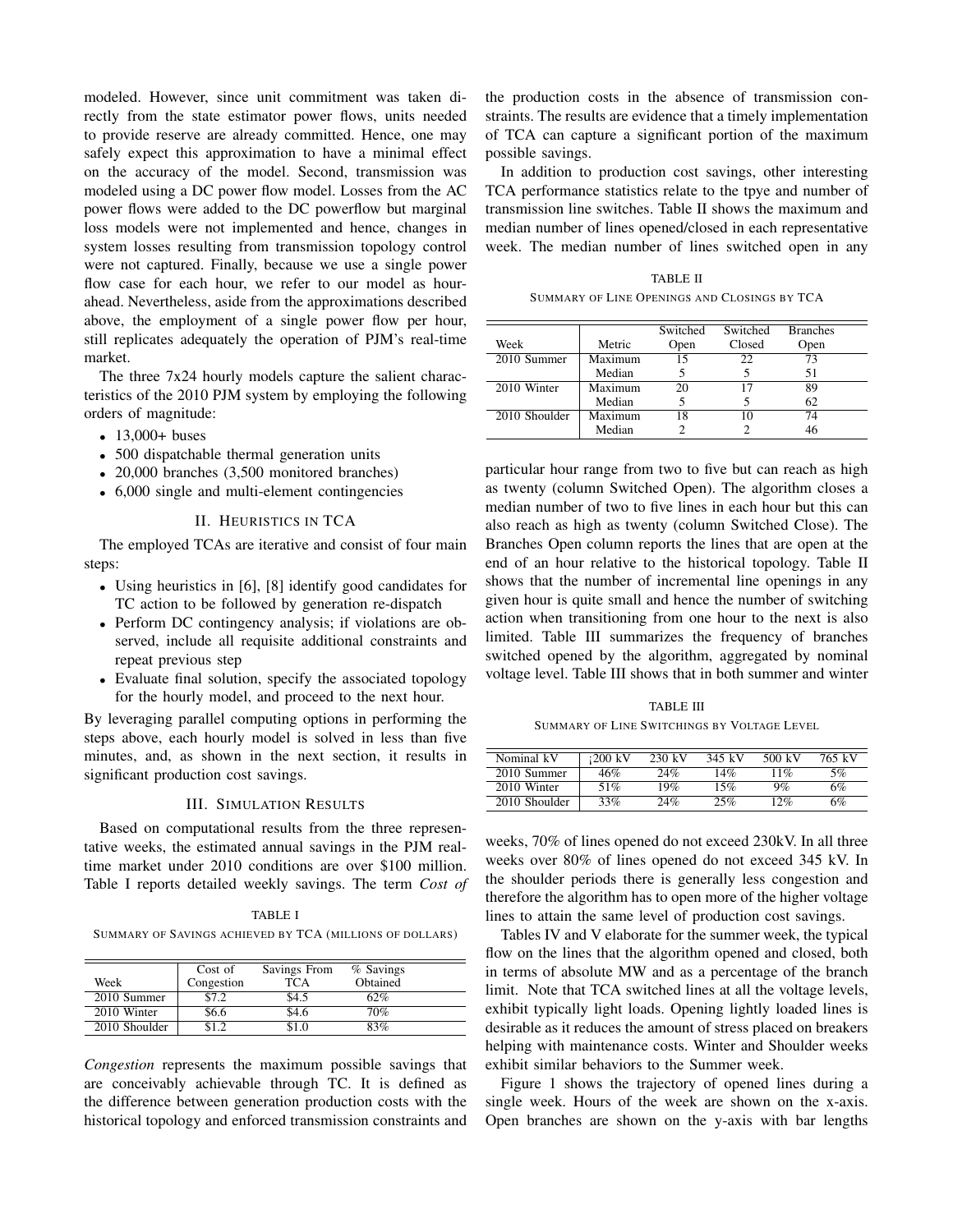

TABLE IV TYPICAL FLOW ON OPENED LINES

| Nominal kV   | 115kV | 138kV | 230kV | 345kV | 500kV | 765kV |
|--------------|-------|-------|-------|-------|-------|-------|
| Median       | 59    |       | 158   | 224   | 613   | 423   |
| Flow (MW)    |       |       |       |       |       |       |
| Median       | 29%   | 25%   | 23%   | 22%   | 23%   | 15%   |
| Flow $(\% )$ |       |       |       |       |       |       |

TABLE V TYPICAL FLOW ON CLOSED LINES

| Nominal kV   | 115kV | 138kV | 230kV | 345kV | 500kV | 765kV |
|--------------|-------|-------|-------|-------|-------|-------|
| Median       | 70    | 99    | 199   | 250   | 613   | 462   |
| Flow (MW)    |       |       |       |       |       |       |
| Median       | 32%   | 32%   | 27%   | 24%   | 20%   | 16%   |
| Flow $(\% )$ |       |       |       |       |       |       |

denoting the number of hours a line stays open. Branches are sorted by the hour in which they were first opened. This results in a diagonal pattern on the left side of the figure. We note that many branches were opened for an extended period before they were re-closed. This indicates that the algorithm choses fewer switching actions, which also reduces the stress on breakers and maintenance costs.

Figures 2 and 3 demonstrate TCA's ability to ameliorate constraints. In Figure 2, the large pie chart shows a particular constraint that was violated in the historical market data. Locational Marginal Price (LMP) contours present wide price variations indicating significant market splitting. Figure 3 shows the same system after 2 lines have been opened (opened lines are indicated by a circle with an "X"). The pie chart shows the particular constraint is no longer binding (98%), and the LMP contours show price seperation to have dissipated in the area. The original flow through the binding constraint is re-directed to alternative lines and overall system congestion is reduced.

## IV. CONCLUSION

This paper demonstrates the applicability of TCA to large, real systems by evaluating hourly models of the PJM realtime market for 3 representative historical 2010 weeks. Subject to operational requirements, each hourly model was solved for a snapshot of the power flow taken from a 5 minute period within the hour, while satisfying contingency analysis.



Based on the results from the 3 weekly runs, we offer the following conclusions.

• Topology control captures a significant portion of the maximum congestion cost savings. Extrapolation based

Fig. 2. Congestion prior to Line Switching